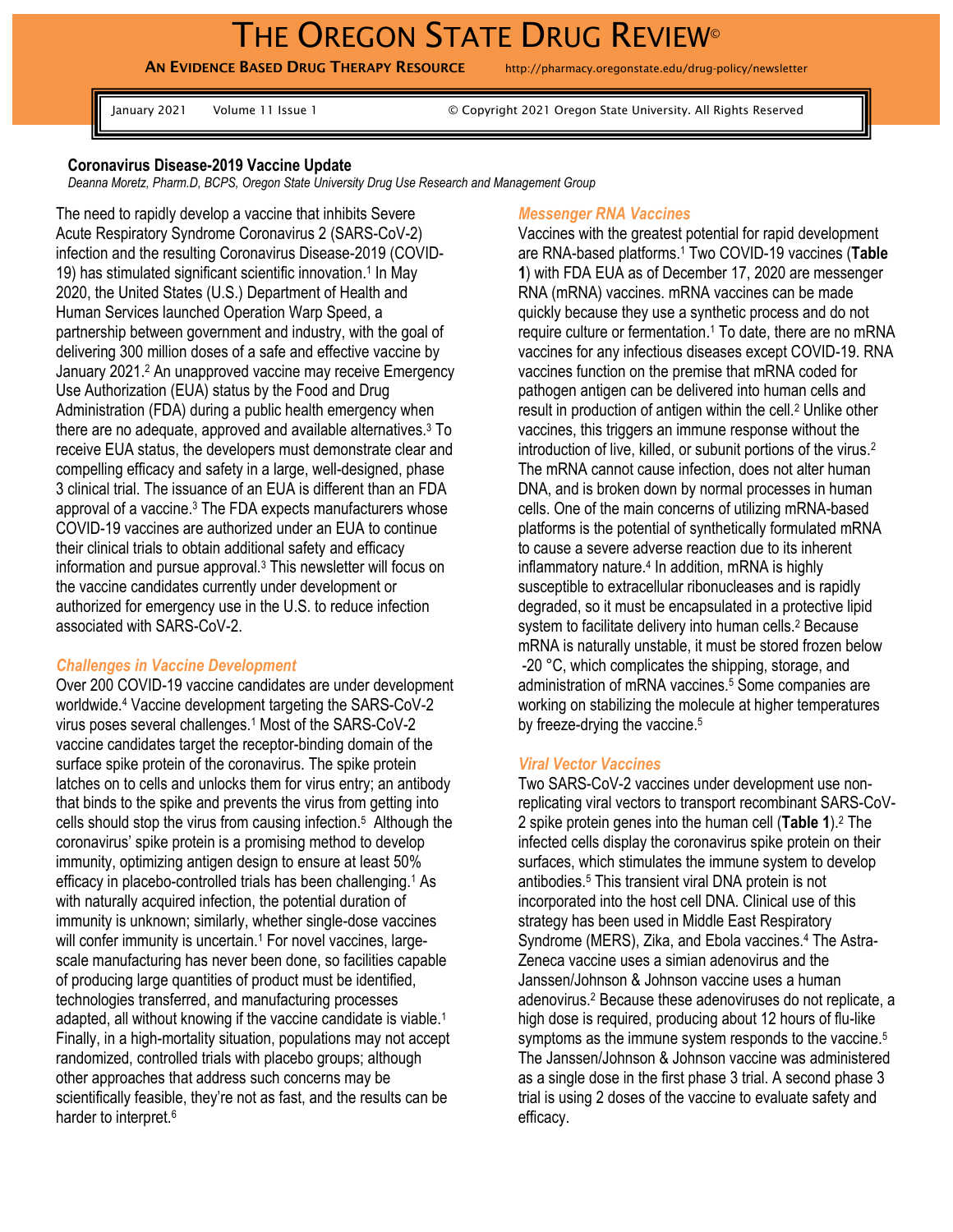# *Recombinant Protein-Based Vaccines*

The Novavax and Sanofi/GlaxoSmithKline (GSK) immunizations include SARS-CoV-2 proteins, but no genetic material (**Table 1**). Since this method is actually producing a unique protein, it is harder to manufacture than other vaccines and requires more time to ensure production meets high -quality standards. The proteins are recognized by T-cells as target antigens, which generate an immune response. The Novavax product has shown efficacy in initial trials. The Sanofi/GSK vaccine has not produced the desired level of response in subjects over the age of 50 years. A different formulation will begin a phase 2 trial in early 2021. The most promising COVID-19 vaccine candidates developed through Operation Warp Speed are described in **Table 1.**

## **Table 1. COVID-19 Vaccine Candidates<sup>7</sup>**

| .<br>Vaccine                                                                                                         | . .<br>$\sqrt{2}$<br>How                                                         | <b>Schedule</b>                                    | <b>Storage and Dilution</b>                                                                                                                                                                                                                                                                                            |  |
|----------------------------------------------------------------------------------------------------------------------|----------------------------------------------------------------------------------|----------------------------------------------------|------------------------------------------------------------------------------------------------------------------------------------------------------------------------------------------------------------------------------------------------------------------------------------------------------------------------|--|
|                                                                                                                      | <b>Supplied</b>                                                                  |                                                    | <b>Requirements</b>                                                                                                                                                                                                                                                                                                    |  |
| mRNA Vaccines                                                                                                        |                                                                                  |                                                    |                                                                                                                                                                                                                                                                                                                        |  |
| Pfizer-BioNTech<br>(BNT162b2)<br>Comirnaty®<br>(tozinameran)<br>Approved for $\geq 16$<br>yo under FDA<br><b>EUA</b> | 5 doses<br>$(30 \text{ mcg})$ in<br>2.25 mL<br><b>MDV</b><br>PF powder           | $0.3$ mL IM<br>for $2$<br>doses<br>(Days 0,<br>21) | Frozen in ultra-cold storage<br>between -80°C to -60°C<br>$\left( -\right)$<br>112°F to -76°F) for 6 months.<br>Once thawed, store<br>refrigerated 2°C to 8°C (36°F<br>to 46°F) for up to 5 days.<br>• Once reconstituted, store<br>vials between 2°C to 25°C<br>(35°F to 77°F) and use within<br>6 hours of dilution. |  |
| Moderna<br>(mRNA-1273)<br>Approved for ≥18<br>yo under FDA<br><b>EUA</b>                                             | 10 doses<br>$(100 \text{ mcg})$<br>in $6.3$ mL<br><b>MDV</b><br>PF<br>suspension | 0.5mL IM<br>for $2$<br>doses<br>(Days 0,<br>28)    | ■ Frozen between -25°C to<br>-15°C (-13°F to 5°F) for<br>6 months.<br>Refrigerated between 2°C to<br>8°C (36F to 46°F) for 30<br>days.<br>Room temperature between<br>8°C to 25°C (46°F to 77°F)<br>for up to 12 hours.<br>• Once punctured, contents of<br>vial must be administered<br>within 6 hours.               |  |
| Viral Vector Vaccines                                                                                                |                                                                                  |                                                    |                                                                                                                                                                                                                                                                                                                        |  |
| AstraZeneca-<br>Oxford*<br>(AZD1222)                                                                                 | 10 doses in<br><b>MDV</b>                                                        | 2 doses<br>(Days 0,<br>28)                         | Refrigerated between 2°C to<br>8°C for up to 3 months.                                                                                                                                                                                                                                                                 |  |
| Janssen/Johnson<br>& Johnson*<br>(Ad26.COV2-S)*                                                                      | 5 doses in<br><b>MDV</b>                                                         | $\overline{1}$ dose                                | ■ Frozen at -20°C for 2 years<br>■ Refrigerated between 2°C to<br>8°C (36°F to 46°F) for up to 3<br>months.                                                                                                                                                                                                            |  |
| <b>Recombinant Protein Vaccines</b>                                                                                  |                                                                                  |                                                    |                                                                                                                                                                                                                                                                                                                        |  |
| Novavax<br>(NVX-CoV2373)*                                                                                            | $N/\overline{A}$                                                                 | 2 doses<br>(Days 0,<br>21)                         | Refrigerated between 2°-8°C<br>(36 to 46°F) for up to 3<br>months.                                                                                                                                                                                                                                                     |  |
| Sanofi/<br>GlaxoSmithKline*                                                                                          | N/A                                                                              | 2 doses<br>(Days 0,<br>21)                         | N/A                                                                                                                                                                                                                                                                                                                    |  |
| Abbreviations: EUA=Emergency Use Authorization; FDA=Food and Drug Administration;                                    |                                                                                  |                                                    |                                                                                                                                                                                                                                                                                                                        |  |

IM=intramuscular; MDV= Multi-dose Vial; mL=milliliters; mRNA=messenger RNA; N/A=Not Available; mcg=micrograms; PF= Preservative Free; yo=Years Old Key: \* Approved age range not yet determined

Evidence from one phase 1 randomized controlled trial  $(RCT)^8$  and one combined Phase 2/3  $(RCT)^9$  was evaluated by the FDA for EUA of the Pfizer 30 mcg vaccine. The placebo-controlled, phase 2/3 RCT was conducted at 152 worldwide sites in healthy adults aged 16 years and older  $(n=43,448).$ <sup>9</sup> One hundred thirty clinical trial sites were based in the U.S.<sup>9</sup> Subjects with stable chronic conditions including human immunodeficiency virus (HIV), hepatitis B virus or hepatitis C virus infections were eligible for trial participation.<sup>9</sup> However, subjects diagnosed with an immunocompromising condition, treated with immunosuppressive therapy, or with a history of COVID-19 were excluded from the trial.<sup>9</sup> Pregnant or breast feeding women and people with a history of severe adverse reaction associated with vaccine and/or severe allergic reaction (i.e. anaphylaxis) to any component of the vaccine were also excluded from this study.<sup>9</sup>

At the safety cutoff date, 37,706 participants had a median of 2 months of safety data available after the second dose.<sup>9</sup> Of these 37,706 participants, 49% were female, 83% were White, 28% were Hispanic, 9% were Black, 4% were Asian, and 21% had at least one coexisting condition.<sup>9</sup> The median age was 52 years, and 42% of participants were older than 55 years of age. <sup>9</sup> Among 36,523 subjects with no evidence of prior SARS-CoV-2, there were 8 cases of COVID-19 with onset at least 7 days after the second dose of vaccine among vaccine recipients compared with 162 cases in the placebo arm.<sup>9</sup> High-quality evidence from this trial showed this vaccine was 95% effective in preventing symptomatic COVID-19 compared to placebo (Relative Risk [RR] 0.05, 95% Confidence Interval [CI] 90.3 to 97.6%).<sup>10</sup>

# *Efficacy of the Moderna Vaccine (mRNA-127)*

The phase 3 RCT evaluating the 2-dose Moderna 100 mcg vaccine randomized 30,418 subjects 1:1 to either vaccine or placebo in people 18 years of age and older at 99 U.S. clinical sites. <sup>11</sup> Inclusion and exclusion criteria were similar to the Pfizer study except for the range of included ages. Among study participants, 47% were female, 79% were White, 21% were Hispanic, 10% were Black, and 5% were Asian. <sup>11</sup> The mean age was 52 years and 25% were 65 years of age and older.<sup>11</sup> The median length of follow-up after the second dose was 7 weeks, though ongoing analysis is planned for all patients for 24 months.<sup>11</sup> The vaccine was 94.1% effective (95% CI 89.3 to 96.8) in preventing COVID-19 disease at least 14 days after the second vaccine dose with 11 cases of COVID-19 in the vaccine group and 185 in the placebo group.<sup>11</sup> At the time of the analysis of these 196 COVID-19 cases, none in the vaccine group and 30 in the placebo group were classified as severe.11

Oregon DUR Board Newsletter Produced by OSU COLLEGE of PHARMACY DRUG USE RESEARCH & MANAGEMENT Managing Editor: Kathy Sentena sentenak@ohsu.edu

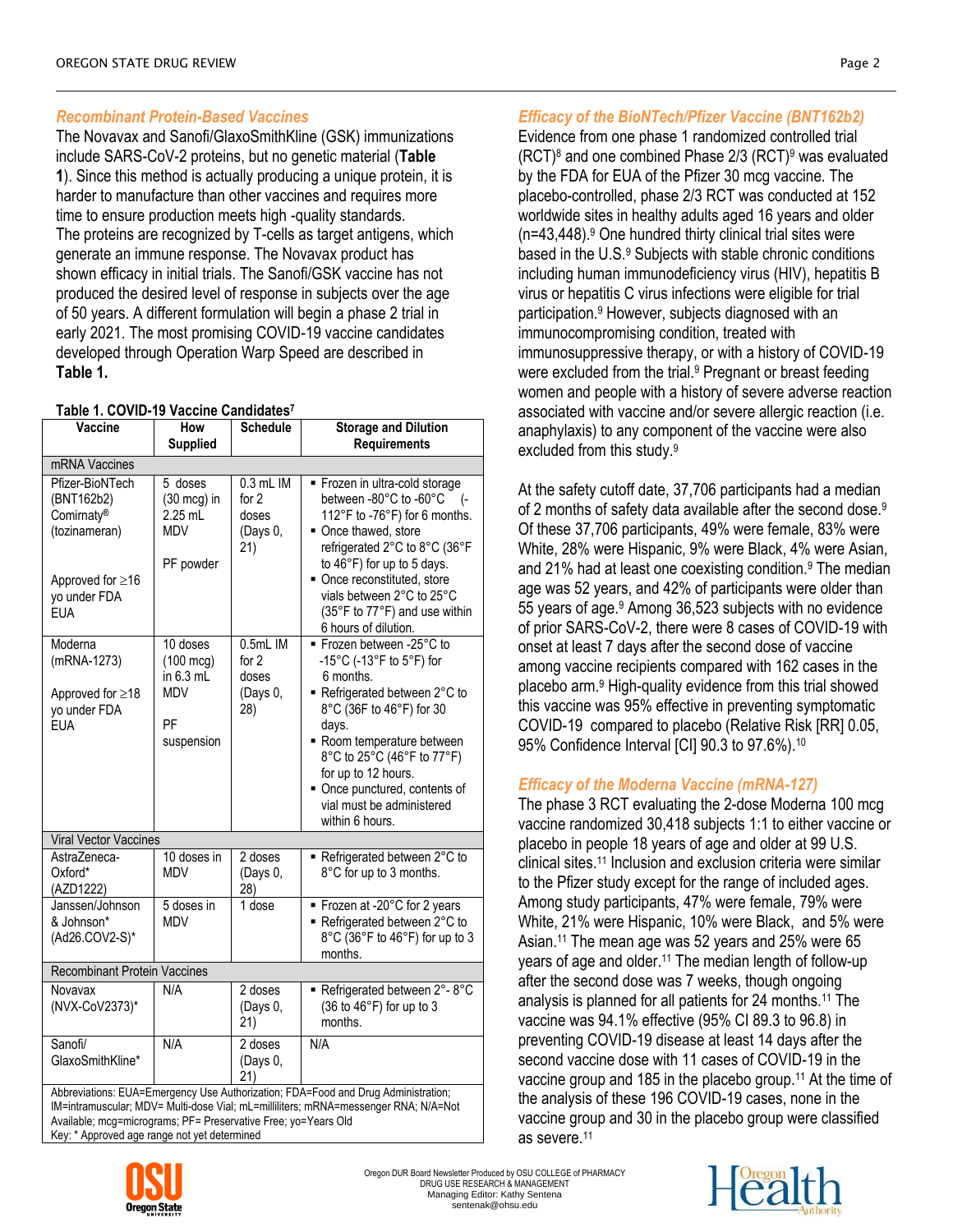# *Safety Data with mRNA Vaccines*

Depending on vaccine product, age group, and vaccine dose, approximately 80–89% of vaccinated persons develop at least one local symptom and 55–83% develop at least one systemic symptom following vaccination **(Table 2)**. <sup>12</sup> Most systemic postvaccination symptoms are mild to moderate in severity, occur within the first three days of vaccination, and resolve within 1–3 days of onset.<sup>12</sup> The rate of adverse reactions reported with mRNA vaccines is similar to rates observed with the zoster vaccine.<sup>11</sup> These symptoms are more frequent and severe following the second dose and among younger persons compared to older persons.<sup>12</sup> Antipyretic or analgesic medications (e.g., acetaminophen, non-steroidal antiinflammatory drugs) may be taken for the treatment of postvaccination local or systemic symptoms, if medically appropriate. However, routine prophylactic administration of these medications for the purpose of preventing postvaccination symptoms is not currently recommended, as information on the impact of such use on mRNA COVID-19 vaccine-induced antibody responses is not available at this time.<sup>12</sup> A 2014 systematic review assessed the evidence for a relationship between prophylactic antipyretic administration and antibody response in children.<sup>13</sup> Though prophylactic antipyretic administration led to relief of the local and systemic symptoms after primary vaccinations, there was a reduction in antibody responses to some vaccine antigens. 13

Hypersensitivity-related adverse events were observed in 0.63% of Pfizer and 1.5% of Moderna COVID-19 vaccine clinical trial participants who received the vaccine, compared to 0.51% and 1.1%, respectively, in the placebo groups.<sup>12</sup> Anaphylaxis following vaccination was not observed in the mRNA vaccine clinical trials.<sup>12</sup> However, anaphylactic reactions have been reported following receipt of the Pfizer COVID-19 vaccine during vaccination outside of clinical trials.<sup>12</sup> People who experience anaphylaxis with the first vaccine dose (i.e. they were hospitalized, they needed to use an EpiPen), should not receive a second dose.<sup>12</sup> Unless persons develop a contraindication to vaccination, they should be encouraged to complete the series even if they develop local or systemic symptoms following the first dose to optimize protection against COVID-19.<sup>12</sup> Protection from the vaccine is not immediate and 1-2 weeks is required following the second dose to be considered fully vaccinated.<sup>12</sup> Limited data are currently available regarding the efficacy of a single dose. Patients should be counseled on the importance of completing the twodose series to optimize protection.<sup>12</sup> The vaccines are not interchangeable and both doses of the series should be completed with the same product.<sup>12</sup> Common and serious adverse effects observed up to 8 weeks after vaccination with the mRNA vaccines are outlined in **Table 2.**

#### **Table 2. COVID-19 mRNA Vaccine Safety<sup>12</sup>**

| Vaccine                                                                           | <b>Common Adverse</b>                                                                                                                | <b>Serious Adverse</b>                                                                                                                       |  |  |
|-----------------------------------------------------------------------------------|--------------------------------------------------------------------------------------------------------------------------------------|----------------------------------------------------------------------------------------------------------------------------------------------|--|--|
|                                                                                   | <b>Effects</b>                                                                                                                       | <b>Effects</b>                                                                                                                               |  |  |
| Pfizer-BioNTech<br>(BNT162b2)                                                     | Injection Site Pain (84%)<br>Fatique (63%)<br>Headache (55%)<br>Muscle Pain (38%)<br>Chills (32%)<br>Joint Pain (24%)<br>Fever (14%) | $\blacksquare$ SAEs: 0.0% to 4.6%<br>• More frequent after<br>second dose<br>■ Fewer SAEs if >56 yo<br>(≤2.8%) vs. ≤55 yo<br>$( \leq 4.6\%)$ |  |  |
| Moderna<br>(mRNA-1273)                                                            | Injection Site Pain (92%)<br>Fatique (69%)<br>Headache (63%)<br>Muscle Pain (60%)<br>Joint Pain (45%)<br>Chills (43%)                | $\blacksquare$ SAEs: 1% to 4.8%<br>• More frequent after<br>second dose<br>■ Fewer SAEs if $\geq 65$<br>yo                                   |  |  |
| Abbreviations: NR= Not Reported: SAEs = Severe Adverse Effects: yo =<br>Years Old |                                                                                                                                      |                                                                                                                                              |  |  |

# *Vaccine Safety Reporting Methods*

To continuously monitor the safety of the new COVID-19 vaccines, the FDA and CDC are collaborating on safety surveillance using existing vaccine safety monitoring infrastructure, including the Vaccine Adverse Event Reporting System (VAERS), Vaccine Safety Datalink, and Clinical Immunization Safety Assessment Project. Adverse events that occur in a recipient following COVID-19 vaccination should be reported to VAERS. Reporting is encouraged for any other clinically significant adverse event even if it is uncertain whether the vaccine caused the event.<sup>12</sup> Information on how to submit a report to VAERS is available at [https://vaers.hhs.gov](https://vaers.hhs.gov/) or by calling 1-800-822- 7967.

In addition, CDC has developed a new, voluntary smartphone-based tool, V-SAFE, which is an aftervaccination health checker for people who receive COVID-19 vaccines. V-SAFE will use text messaging and web surveys from CDC to check in with vaccine recipients for health problems following COVID-19 vaccination. The system also will provide telephone follow up to anyone who reports medically significant adverse events. Reports to V-SAFE indicating a medically significant health impact, including pregnancy, are followed up by the CDC/V-SAFE call center to collect additional information to complete a VAERS report, if appropriate.<sup>12</sup>

# *Pearls for Patient Education*

- RNA vaccine technology is new, but not unknown, as RNA vaccines have been studied for more than a decade for influenza and rabies.<sup>14</sup>
- Vaccine trials were large studies, with over 30,000 volunteers of various ages, races, and underlying diseases.14



Oregon DUR Board Newsletter Produced by OSU COLLEGE of PHARMACY DRUG USE RESEARCH & MANAGEMENT Managing Editor: Kathy Sentena sentenak@ohsu.edu